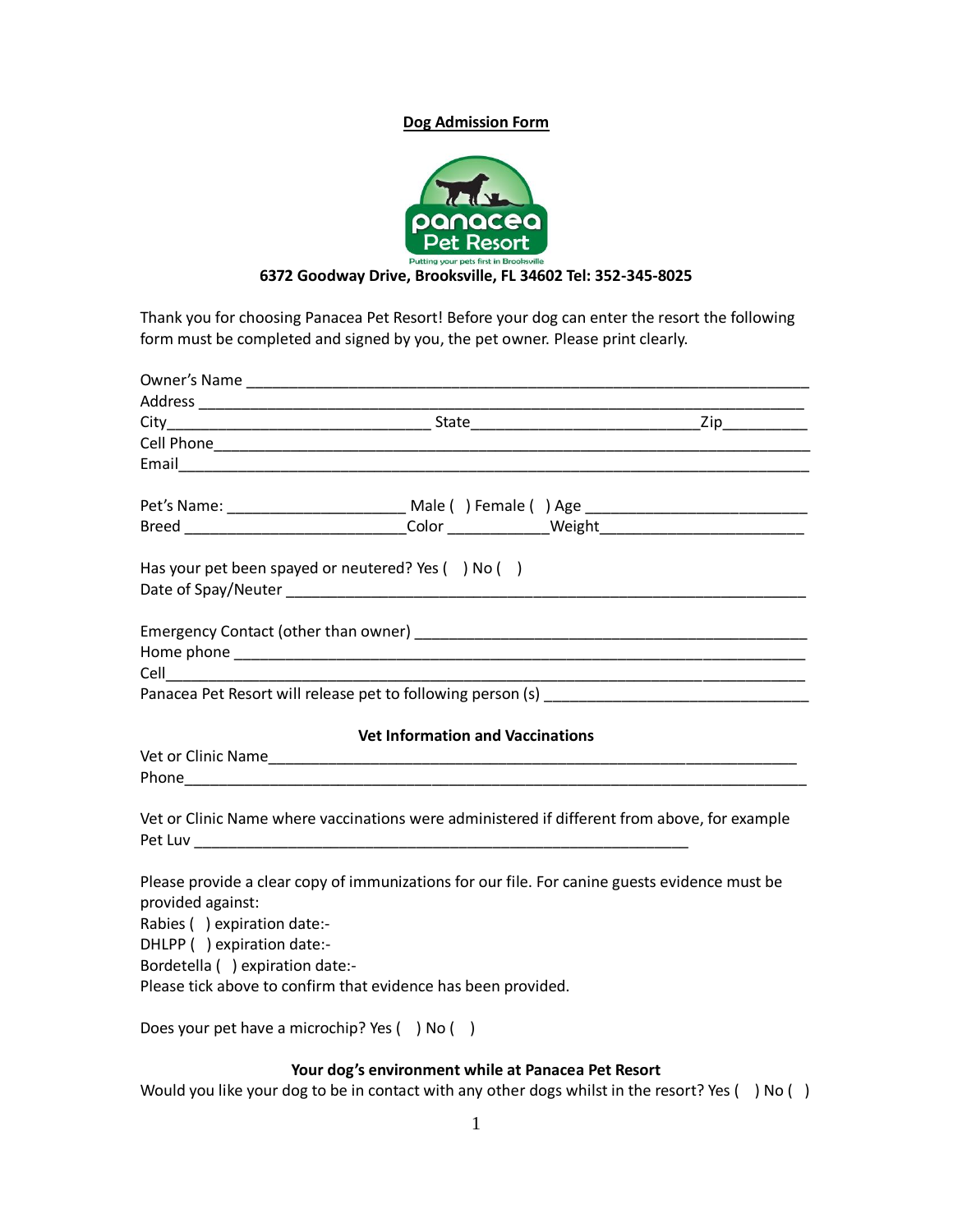Dogs can exercise together under supervision. Social boarding, however, will only take place if your pet passes a socialization test. The resort requires permission for this social activity and Panacea Pet Resort is not liable for any accidents that occur during social boarding and/or daycare. If you request that your dog is not to have contact with other guests, they will still receive the same amount of exercise but on an individual basis.

Will you be providing your own bedding for your dog? Yes  $( )$  No  $( )$ If No, is your dog allowed bedding? Yes () No () Does your pet eat or chew their bedding? Yes ( ) No ( )

Does your dog become distressed in storms? Yes () No () If yes please provide details.

All boarding guests staying 4 or more days will be given a complimentary bath prior to departure. Please tick the box if you wish your dog NOT to be given a bath. ()

#### **Medical and Diet needs**

\_\_\_\_\_\_\_\_\_\_\_\_\_\_\_\_\_\_\_\_\_\_\_\_\_\_\_\_\_\_\_\_\_\_\_\_\_\_\_\_\_\_\_\_\_\_\_\_\_\_\_\_\_\_\_\_\_\_\_\_\_\_\_\_\_\_\_\_\_\_\_\_\_\_\_\_\_\_

Which flea/tick preventive? Please specify brand(s) *Please be aware that some treatments do not provide protection against ticks for example Trifexis. Panacea Pet Resort recommends the use of a flea and tick preventative prior to boarding at the resort for the benefit of all guests. If a treatment has not been applied in the previous 30 days or your pet shows signs of infestation, a resort staff member will administer treatment as necessary.*

Heartworm preventative Yes () No () Specify

Please list all medications your dog is taking with instructions for their use, including dosage. Please provide necessary food, treats or pill pockets for administering medication. A Pill box, clearly labelled, is preferred by Panacea Pet Resort, but please include bottles also.

\_\_\_\_\_\_\_\_\_\_\_\_\_\_\_\_\_\_\_\_\_\_\_\_\_\_\_\_\_\_\_\_\_\_\_\_\_\_\_\_\_\_\_\_\_\_\_\_\_\_\_\_\_\_\_\_\_\_\_\_\_\_\_\_\_\_\_\_\_\_\_\_\_\_\_\_\_\_ \_\_\_\_\_\_\_\_\_\_\_\_\_\_\_\_\_\_\_\_\_\_\_\_\_\_\_\_\_\_\_\_\_\_\_\_\_\_\_\_\_\_\_\_\_\_\_\_\_\_\_\_\_\_\_\_\_\_\_\_\_\_\_\_\_\_\_\_\_\_\_\_\_\_\_\_\_\_ \_\_\_\_\_\_\_\_\_\_\_\_\_\_\_\_\_\_\_\_\_\_\_\_\_\_\_\_\_\_\_\_\_\_\_\_\_\_\_\_\_\_\_\_\_\_\_\_\_\_\_\_\_\_\_\_\_\_\_\_\_\_\_\_\_\_\_\_\_\_\_\_\_\_\_\_\_\_

Does your dog have any allergies? Yes () No () If yes please provide details.

Please inform Panacea Pet Resort of any medical issues we should be aware of in order to make your pets stay as comfortable as possible.

\_\_\_\_\_\_\_\_\_\_\_\_\_\_\_\_\_\_\_\_\_\_\_\_\_\_\_\_\_\_\_\_\_\_\_\_\_\_\_\_\_\_\_\_\_\_\_\_\_\_\_\_\_\_\_\_\_\_\_\_\_\_\_\_\_\_\_\_\_\_\_\_\_\_\_\_\_\_

\_\_\_\_\_\_\_\_\_\_\_\_\_\_\_\_\_\_\_\_\_\_\_\_\_\_\_\_\_\_\_\_\_\_\_\_\_\_\_\_\_\_\_\_\_\_\_\_\_\_\_\_\_\_\_\_\_\_\_\_\_\_\_\_\_\_\_\_\_\_\_\_\_\_\_\_\_\_

\_\_\_\_\_\_\_\_\_\_\_\_\_\_\_\_\_\_\_\_\_\_\_\_\_\_\_\_\_\_\_\_\_\_\_\_\_\_\_\_\_\_\_\_\_\_\_\_\_\_\_\_\_\_\_\_\_\_\_\_\_\_\_\_\_\_\_\_\_\_\_\_\_\_\_\_\_\_

Has your pet been ill in the last 30 days? Yes  $( )$  No  $( )$  If yes please provide details

Has your pet shown signs of sneezing, coughing or diarrhea in the last 30 days? Yes ( ) No ( ) \_\_\_

Has your dog bought food with them from home? Yes () No () Please indicate quantity and frequency of feeding (Panacea provides Pedigree). Own Food and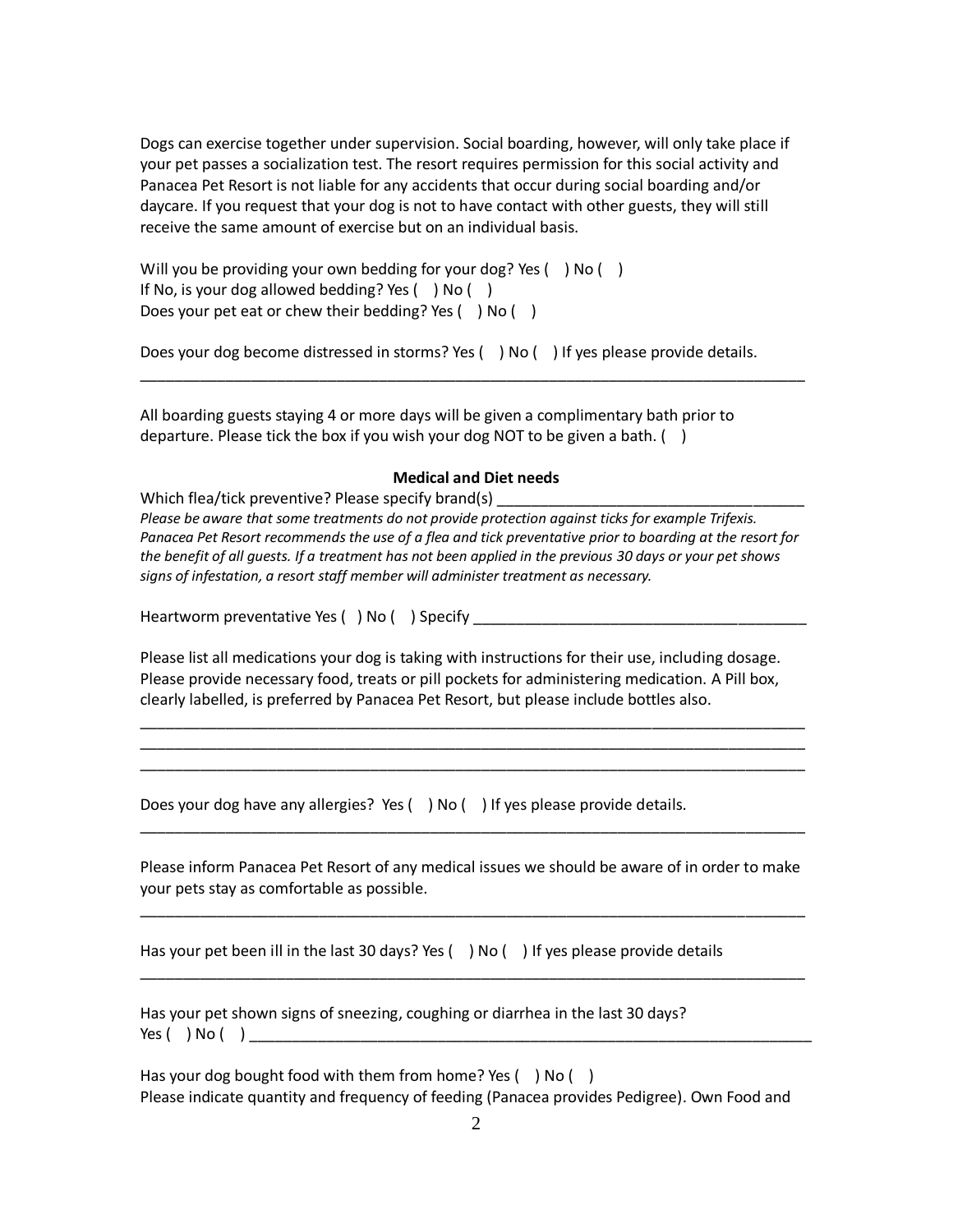| treats must be in a sealed, labeled Ziploc/ container (No Glass) |  |
|------------------------------------------------------------------|--|
|------------------------------------------------------------------|--|

Does your dog:

Eat all food at Meal times ( ) Nibble throughout day ( ) Go for periods without eating ( ) Sometimes requires something more palatable to be mixed in ()

\_\_\_\_\_\_\_\_\_\_\_\_\_\_\_\_\_\_\_\_\_\_\_\_\_\_\_\_\_\_\_\_\_\_\_\_\_\_\_\_\_\_\_\_\_\_\_\_\_\_\_\_\_\_\_\_\_\_\_\_\_\_\_\_\_\_\_\_\_\_\_\_\_\_\_\_\_\_

Please tick here () if no wet food is to be given to your pet

If you are boarding more than one dog in a kennel are the dogs able to be fed together? Yes  $( )$  No  $( )$   $]$ 

Can your dog be given treats? Yes  $($  ) No  $( )$   $)$ 

## **Your dog's personality**

| Please provide additional information if necessary.          |  |  |
|--------------------------------------------------------------|--|--|
| Is your dog toy aggressive? Yes $( )$ No $( )$               |  |  |
| Is your dog food aggressive? Yes () No ()                    |  |  |
|                                                              |  |  |
| Is your dog a digger? Yes $($ $)$ No $($ $)$                 |  |  |
|                                                              |  |  |
| Has your dog ever growled at anyone? Yes () No ()            |  |  |
| Has your dog ever bitten anyone? Yes () No ()                |  |  |
| Has your dog ever bitten another dog? Yes () No ()           |  |  |
|                                                              |  |  |
| Does your dog board well? Yes () Never been boarded () No () |  |  |

Please use the space provided to add any additional info that you feel Panacea Pet Resort should be aware of.

\_\_\_\_\_\_\_\_\_\_\_\_\_\_\_\_\_\_\_\_\_\_\_\_\_\_\_\_\_\_\_\_\_\_\_\_\_\_\_\_\_\_\_\_\_\_\_\_\_\_\_\_\_\_\_\_\_\_\_\_\_\_\_\_\_\_\_\_\_\_\_\_\_\_\_\_\_\_

\_\_\_\_\_\_\_\_\_\_\_\_\_\_\_\_\_\_\_\_\_\_\_\_\_\_\_\_\_\_\_\_\_\_\_\_\_\_\_\_\_\_\_\_\_\_\_\_\_\_\_\_\_\_\_\_\_\_\_\_\_\_\_\_\_\_\_\_\_\_\_\_\_\_\_\_\_\_

How did you hear about Panacea Pet Resort?

### **Terms and Conditions of Panacea Pet Resort**

\_\_\_\_\_\_\_\_\_\_\_\_\_\_\_\_\_\_\_\_\_\_\_\_\_\_\_\_\_\_\_\_\_\_\_\_\_\_\_\_\_\_\_\_\_\_\_\_\_\_\_\_\_\_\_\_\_\_\_\_\_\_\_\_\_\_\_\_\_\_\_\_\_\_\_\_\_\_

Panacea Pet Resort is owned and operated by the BRCL Owen Inc incorporation.

1. I understand that I am responsible for any harm caused by my dog while my dog is at Panacea Pet Resort. I shall indemnify Panacea Pet Resort against any claims made against the corporation (BRCL Owen Inc) or losses or damages if any kind suffered by Panacea Pet Resort and a result of failure to inform Panacea Pet Resort of any preexisting condition the dog may have (physical or psychological). I understand and agree that in admitting my dog to Panacea Pet Resort the facility has relied on my representation that my dog is in good health and has not harmed nor shown aggressive or threatening behavior towards any person or any other dog, unless otherwise reported and recorded. By signing below I hereby certify that my pet is in good health and has not been ill with any communicable disease in the last 30 days.